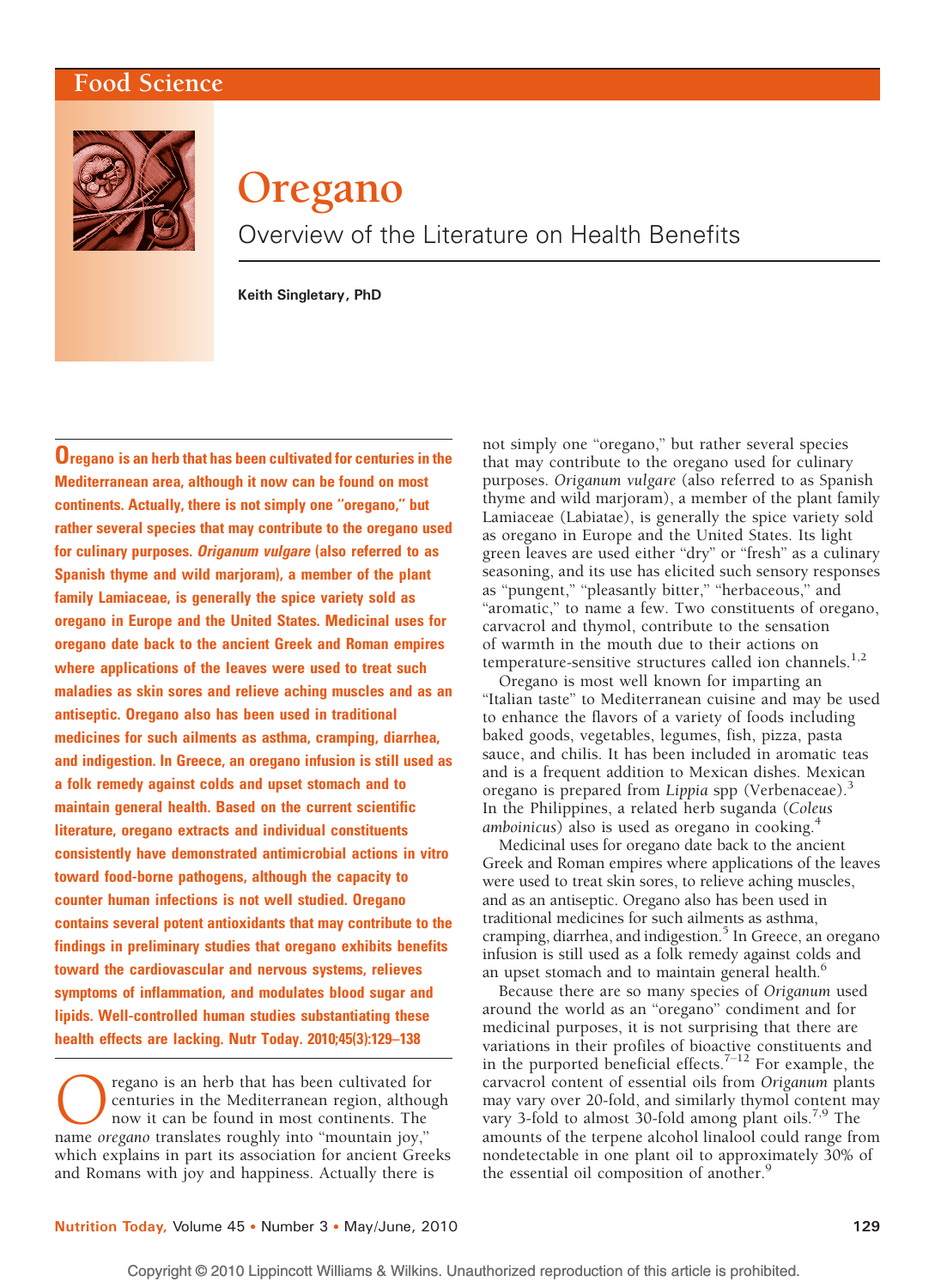

Figure. Oregano leaves. Obtained from McCormick Inc.

The volatile compounds carvacrol (isopropyl-o-cresol or 5-isopropyl-2-methylphenol) and thymol (isopropyl-m-cresol) are considered major terpene components of oregano essential oils,<sup>7,9,13</sup> along with  $p$ -cymene (4-isopropyl toluene) and  $\gamma$ -terpinene, which are precursors in the biosynthesis of thymol and carvacrol. Thymol is used in perfumes and mouthwashes. Other bioactive compounds identified in oregano leaf include phenolic acids (caffeic acid, p-coumaric acid), rosmarinic acid and caffeoyl derivatives, ursolic acid, and carnosic acid, as well as a mixture of flavonoids. $5$  In fact, rosmarinic acid is one of the most abundant phenolic compounds present in aqueous extracts of oregano leaf and is known to be the dominant phenolic compound in Labiatae spices (such as oregano, rosemary, sage, etc). $5$ 

It should be mentioned at the onset of this overview of oregano and health that the benefit of oregano to humans ultimately will depend on the bioavailability of its biologically active constituents following ingestion, that is, how well those components are absorbed, distributed, metabolized, and eliminated from the body. This will be of critical importance in establishing any link between health effects detected in vitro and those that might be expected to occur in vivo. Investigations evaluating the bioavailability of oregano in humans are limited. Two reports in humans have indicated that the intake of oregano extracts containing doses of 300 to 600 mg/d total oregano-derived phenolics resulted in the absorption and quick elimination of the phenolic acids.<sup>14,15</sup> Yet, even given a dose of 600 mg/d for 4 weeks, no significant changes in biomarkers of lipid peroxidation were detected in these subjects.<sup>14</sup> A number of issues were identified by the authors of this study that may explain variations in natural product bioavailability

and bioactivity. For example, the bioactivity of metabolites of a parent antioxidant phytochemical can be markedly different than that of the parent compound. Also, phytochemicals in a complex mixture may differ individually in their extent of absorption, their manner of metabolism, and thus their distribution in various body tissues. The bioavailability of single compounds identified in oregano, such as rosmarinic acid and thymol, also has been reported. In a clinical trial involving 12 healthy volunteers, the systemic availability and pharmacokinetics of thymol following a single 1.08-mg dose were examined. The metabolite thymol sulfate was detected in plasma, with a half-life of  $10.2$  hours<sup>16</sup> and a maximum plasma concentration of approximately 93 ng/mL. In another small clinical trial, 6 healthy men were given a single oral dose of 200 mg rosmarinic acid in an extract of Perilla frutescens.<sup>17</sup> They observed that rosmarinic acid was absorbed and detected in sulfate- and glucuronide-conjugated forms, with 75% of the rosmarinic acid metabolites being rapidly excreted within 6 hours after intake. Similar results were obtained in a study in rats orally administered rosmarinic acid at 50 mg/kg body weight.<sup>18</sup> The absorption efficiency of rosmarinic acid in rats was determined to be much less than that of other phenolic acids such as caffeic acid and  $p$ -coumaric acid following a 100- $\mu$ mol dose per kilogram of body weightt.<sup>19</sup> This important area of study in humans warrants additional attention.

## Summary

A variety of health benefits of oregano or its individual constituents have been the subject of scientific study. Oregano extracts and individual constituents consistently have demonstrated antimicrobial actions in vitro toward food-borne pathogens, although the capacity to counter human infections is not well studied. Oregano contains several potent antioxidants that may partly contribute to findings in preliminary studies in which oregano exhibits benefits toward the cardiovascular and nervous systems, relieves symptoms of inflammation, and modulates blood glucose and lipid levels. Well-controlled human studies substantiating these health effects are lacking.

Examples of several uses for oregano are presented in the following, and an effort was made to give an overview of the variety of scientific research on this topic. Points of view for rating of evidence in each category are based on consideration of cell culture and animal and human clinical data from the peer-reviewed scientific literature. A higher rating was given when there were both preclinical and clinical data and when there was consistency of findings among well-controlled human studies.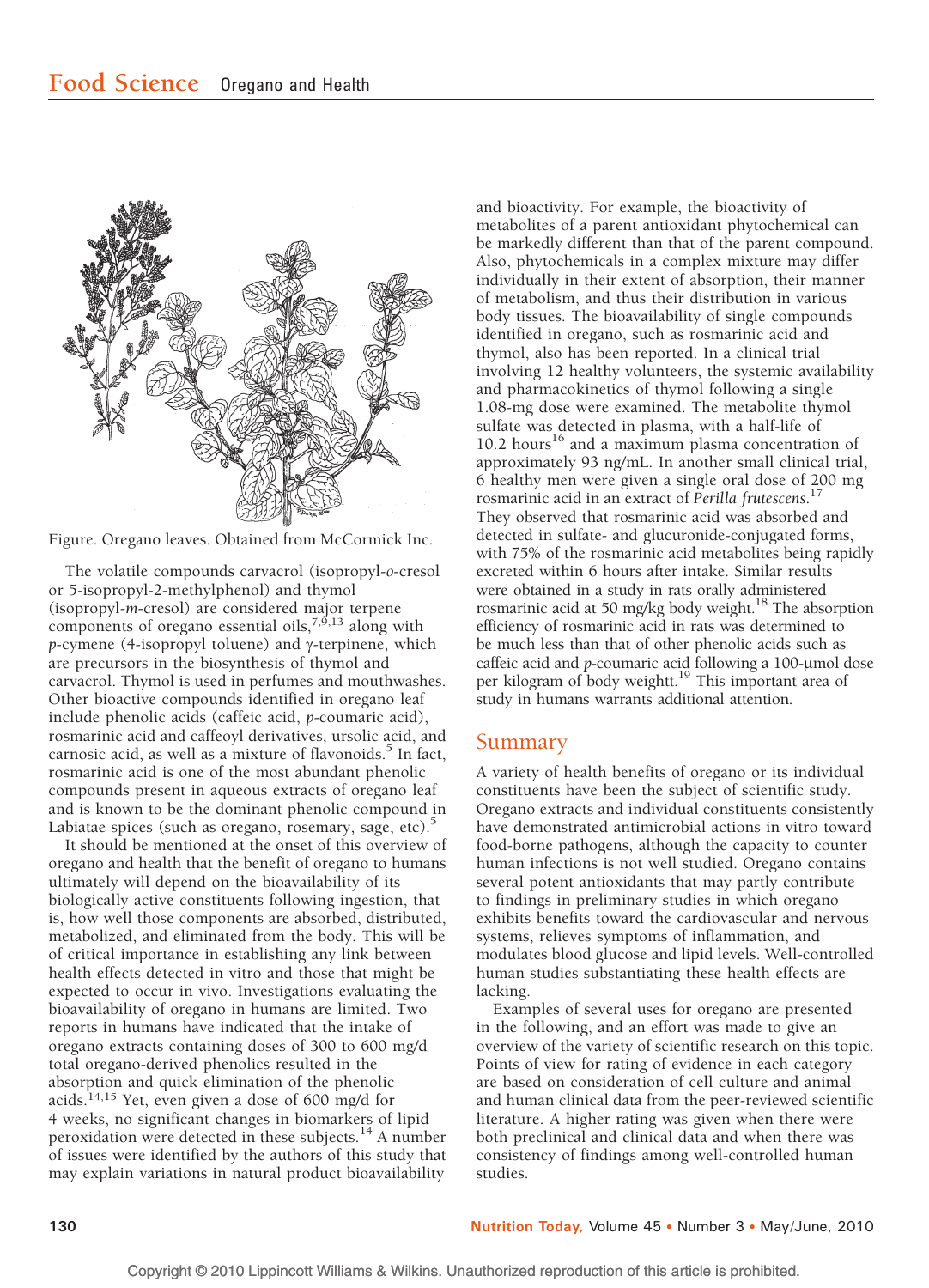# Summary of Scientific Research

| <b>Scientific Evidence for Select Uses</b>                                                                                                                                                                                                                                                                                                                                                                                                                                                                                                                                                                                                                                                                                                                                                                                                                                                                                                                                                                                                                                                                                                                                                                                                                                                                                                                                                                                                                                                                                                                                                                                                                                                                                                                                                                                                                                                                                                                                                                                                                                                                                                                                                                                                                                                                        | <b>Rating</b>                            |
|-------------------------------------------------------------------------------------------------------------------------------------------------------------------------------------------------------------------------------------------------------------------------------------------------------------------------------------------------------------------------------------------------------------------------------------------------------------------------------------------------------------------------------------------------------------------------------------------------------------------------------------------------------------------------------------------------------------------------------------------------------------------------------------------------------------------------------------------------------------------------------------------------------------------------------------------------------------------------------------------------------------------------------------------------------------------------------------------------------------------------------------------------------------------------------------------------------------------------------------------------------------------------------------------------------------------------------------------------------------------------------------------------------------------------------------------------------------------------------------------------------------------------------------------------------------------------------------------------------------------------------------------------------------------------------------------------------------------------------------------------------------------------------------------------------------------------------------------------------------------------------------------------------------------------------------------------------------------------------------------------------------------------------------------------------------------------------------------------------------------------------------------------------------------------------------------------------------------------------------------------------------------------------------------------------------------|------------------------------------------|
| Antimicrobial actions<br>Oregano and some of its constituents are reported in in vitro models to suppress<br>microbes that cause food spoilage and those that contribute to human and animal<br>disease. Both the essential oil and other extracts of oregano can suppress the growth<br>of gram-positive and gram-negative bacteria, yeast, and some fungi. <sup>20-29</sup> Depending<br>on the test system and microorganism evaluated in these assays, the effective<br>concentrations of oregano ranged from 0.4 to 4000 µg/mL. Oregano oil added at 4%<br>wt/wt has been used to fortify flexible polypropylene film as an antimicrobial strategy. <sup>30</sup><br>Oregano oil tested in a range of concentrations from 0.1 to 2.0% wt/wt was effective in<br>suppressing microbial growth in beef and sausage products. <sup>31,32</sup> However, in another<br>study, oregano did not suppress growth of Yersinia enterocolitica or Listeria<br>monocytogenes in barbequed chicken. <sup>33</sup> Oregano was reported to inhibit Helicobacter<br>pylori, the bacterium associated with gastritis in humans, to kill human intestinal<br>parasites in vitro (at ~175 μg/mL concentration), and at a dose of 10 mg oregano oil/kg<br>body weight to effectively treat colibacillosis of newborn calves. <sup>34-37</sup> In a short-term<br>study in humans infested with enteric parasites, daily intake of 600mg of emulsified<br>oregano oil resulted in noticeable decreases in occurrence of some of the parasites. <sup>38</sup><br>Individual components of oregano, such as carvacrol and thymol, also have antimicrobial<br>actions. <sup>39-43</sup> The effective doses of thymol or carvacrol may range from 20 to<br>50 µg/mL. <sup>20</sup> Of interest is the observation that oregano phytochemicals can suppress<br>microorganisms associated with oral disease and ear infections. <sup>44-47</sup> Although the<br>antiviral efficacy of spice phytochemicals can vary, $24$ rosmarinic acid was reported to<br>reduce the mortality of mice infected with an encephalitis virus <sup>48</sup> and has been<br>identified as an inhibitor of HIVE type 1 reverse transcriptase. <sup>49</sup>                                                                                          | Preliminary, inconclusive                |
| Effects on inflammation and immunity<br>Several investigators have provided evidence that oregano extracts or constituents<br>thereof can suppress inflammation in vitro and in vivo. Thymol (at doses of 2.5-20 μg/mL)<br>inhibited the release of elastase, a marker of inflammatory disease, from human<br>neutrophils induced by a chemotactic peptide, <sup>50</sup> an action in part mediated through<br>inactivation of calcium-channel machinery. Likewise, rosmarinic acid inhibited neutrophil<br>elastase release and weakly suppressed thrombin activity. <sup>51</sup> On the other hand, neither<br>an essential oil of oregano nor the phytochemicals thymol, carvacrol, p-cymene, or<br>y-terpinene possessed anti-inflammatory actions in a chorioallantoic membrane assay,<br>and in fact, thymol, at the dose used (10 $\mu$ g), was shown to be an irritant. <sup>52</sup> Rosmarinic<br>acid induced apoptosis of lymphocytes and was able to kill T and natural killer cells, which<br>are means by which harmful immune responses can be mitigated. <sup>53,54</sup><br>Oregano essential oil, administered intrarectally (0.1-1.0 mg/kg body weight) or in the<br>diet (0.05%-2.0%) had a significant protective effect in rodents against chemically<br>induced colonic damage, inflammatory cell infiltration, and vascular dilation along with<br>suppressing production of proinflammatory cytokines IL-1 $\beta$ and IL-6. <sup>55,56</sup> In several<br>mouse studies of inflammation rosmarinic acid (50 mg/kg body weight intraperitoneally<br>or 1.5 mg/d orally) dramatically decreased inflammatory autoimmunoarthritis and<br>allergic asthma and markedly reduced inflammatory markers and cyclooxygenase<br>2 expression. <sup>57-59</sup> In human patients with seasonal allergic rhinoconjunctivitis who were<br>treated with 50 or 200 mg/d of rosmarinic acid, there was a significant decrease in<br>seasonal allergic rhinoconjunctivitis symptoms compared with controls. <sup>60</sup> In activated<br>T cells obtained from patients with rheumatoid arthritis, rosmarinic acid induced<br>apoptosis, which was suggested by the authors as a potential strategy to inhibit<br>pathogenic T cell-mediated progression of rheumatoid arthritis. <sup>61-63</sup> | Preliminary, inconclusive<br>(continues) |

### Nutrition Today, Volume 45 · Number 3 · May/June, 2010 131

Copyright @ 2010 Lippincott Williams & Wilkins. Unauthorized reproduction of this article is prohibited.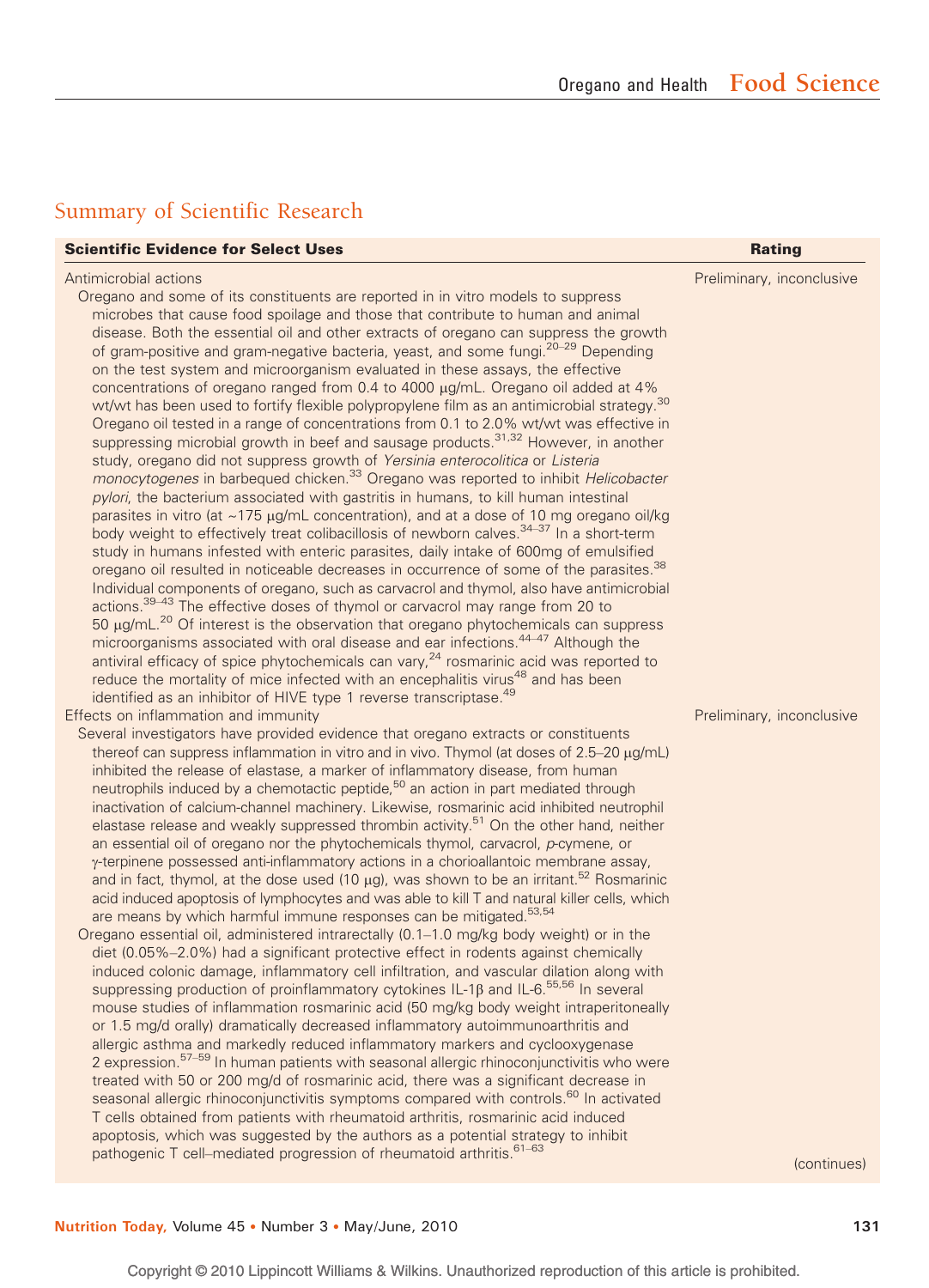#### Summary of Scientific Research, continued

#### **Scientific Evidence for Select Uses Rating Activities Activities Activities Activities Rating Activities Activ**

#### Antioxidant properties **Preliminary, inconclusive** Preliminary, inconclusive

The antioxidant properties of the volatile oils are not as robust as that of water-soluble constituents. However, because of variability in composition and origin of different Origanum spp, the antioxidant capacity reported can vary substantially. In one study,<sup>5</sup> oregano had the highest total antioxidant capacity and phenolic content compared with 5 other Labiatae herbs, thyme, sage, rosemary, mint, and sweet basil. Oregano extracts have demonstrated radical scavenging action, suppression of lipid peroxidation, inhibition of nitric oxide activity, and protection of DNA against  $H_2O_2$ -induced oxidant damage.<sup>64-67</sup> The constituents reported to be responsible for the antioxidant strength of oregano have been variously attributed to carvacrol, y-terpinene, rosmarinic acid, ursolic acid, protocatechuate-glycosides, and thymol.<sup>67-77</sup> Oregano also contains homologs of the nutrient antioxidant tocopherol.<sup>78</sup> In rats, oregano or constituents (42.5 mg/kg body weight) increased aging brain antioxidant activity and total antioxidant status.<sup>79</sup> Dietary oregano leaf (1% wt/wt) alleviated carbon tetrachloride-induced oxidative stress in rats.<sup>80</sup> Rosmarinic acid, given to rats orally at 100 mg/kg body weight, suppressed mesangioproliferative glomerulonephritis apparently due to its fibrinolytic and antioxidative properties.<sup>81</sup> However, in healthy nonsmoking males, oregano extract administered at a dose up to 600 mg/d total phenolics in a fruit drink had no effect on markers of lipid peroxidation.<sup>14</sup>

Oregano and some constituents (such as carvacrol, thymol, and  $\gamma$ -terpinene) have been reported in preliminary studies to influence nervous system chemistry and diverse functions, including responses to olfactory stimulation.<sup>82-85</sup> Intriguing evidence from animal studies suggests that rosmarinic acid (2 mg/kg body weight intraperitoneally) produces antidepressive activity and may inhibit an emotional abnormality produced by stress.<sup>86-88</sup>

#### Blood glucose and lipid regulation **Preliminary, inconclusive** Preliminary, inconclusive

There is limited evidence that oregano extracts or constituents have the potential to benefit the management of diabetes and cardiovascular disease. For example, water extracts of oregano and rosmarinic acid exhibited considerable  $\alpha$ -glucosidase inhibitory activity in vitro.<sup>89</sup> Rosmarinic acid-containing oregano extracts also inhibited porcine pancreatic amylase activity.<sup>90</sup> In 2 animal studies using diabetic rats, a water extract of Origanum vulgare administered orally at 20 mg/kg body weight demonstrated antihyperglycemic activity.<sup>91,92</sup> In rats, the tissue injury resulting from treatment with the diabetes-inducing drug streptozotocin was substantially lessened by long-term administration of the essential oil of  $O$  onites  $L^{93}$  In several assay systems, extracts of Origanum spp and individual constituents such as  $\gamma$ -terpinene and carvacrol have been shown to inhibit blood platelet aggregation and adhesion, decrease cholesterol biosynthesis, and reduce serum total cholesterol and triglyceride levels.<sup>89,94-97</sup> In normotensive rats, administration of carvacrol (100 µg/kg intraperitoneally) decreased systolic and diastolic blood pressures.<sup>94</sup> In cockerels, dietary supplementation with thymol and carvacrol (1 mmol/kg diet) suppressed serum cholesterol levels, which in part could be due to increased activity of geranyl pyrophosphate pyrophosphatase.<sup>95</sup> Anticancer actions Preliminary, inconclusive

Oregano constituents have antimutagenic, antigenotoxic, and antiproliferative properties. For example, in cell culture studies, oregano extracts protected cells from oxidative stress-, mitogen- and radiation-induced DNA damage.<sup>98,99</sup> Likewise, carvacrol and rosmarinic acid have each been reported to protect DNA from a variety of damaging<br>agents and to suppress proliferation of cancer cells or cells with active oncogenes.<sup>100–107</sup> Carvacrol and thymol, for example, suppressed the in vitro growth of melanoma cells,

Nervous system benefits **Preliminary, inconclusive** Preliminary, inconclusive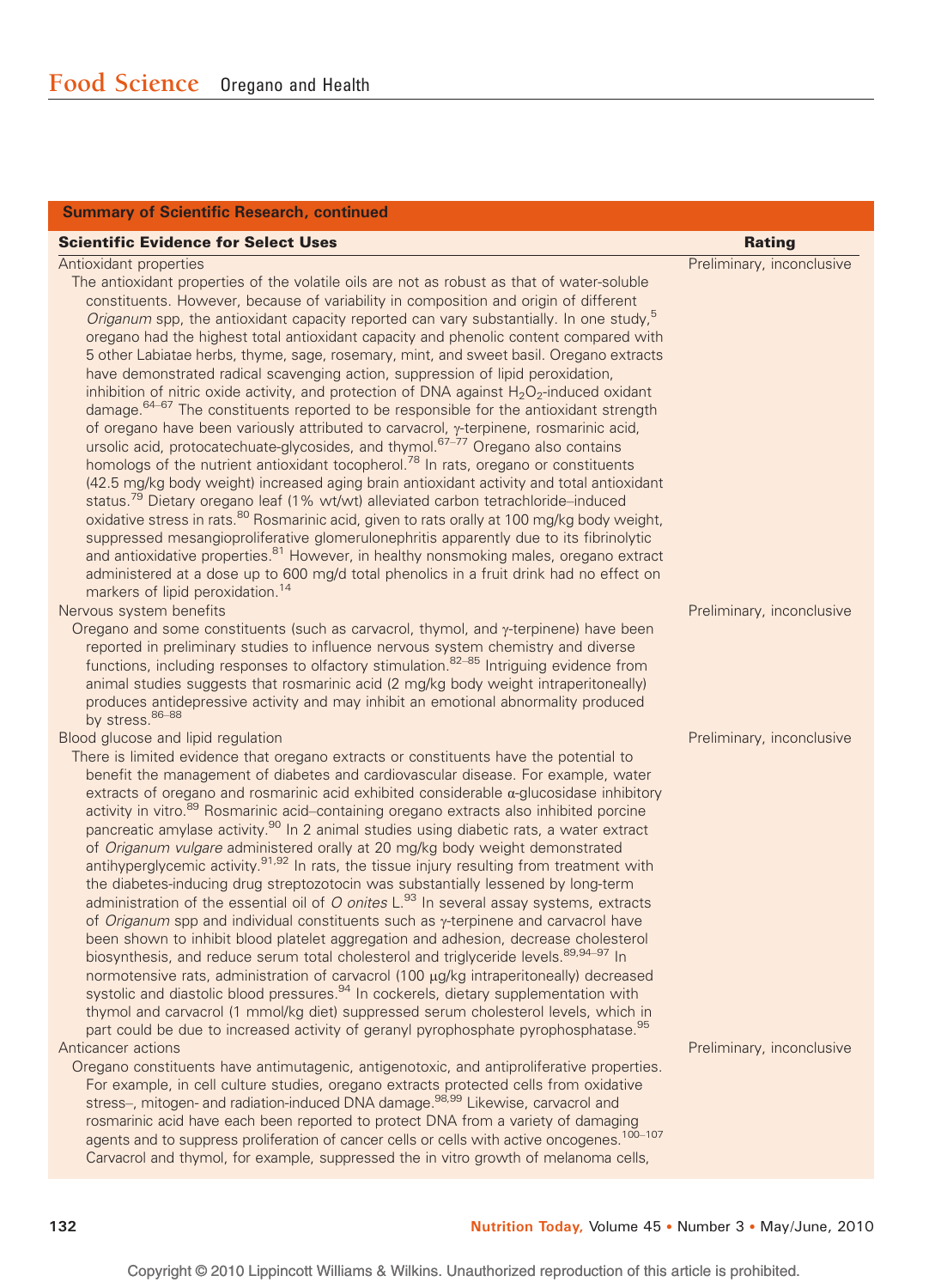| <b>Summary of Scientific Research, continued</b>                                                                                                                                                                                                                                                                                                                                                                                                                                                                                                                                                                                                                                                                                                                                                                                                                                                                                                                                                                         |                           |
|--------------------------------------------------------------------------------------------------------------------------------------------------------------------------------------------------------------------------------------------------------------------------------------------------------------------------------------------------------------------------------------------------------------------------------------------------------------------------------------------------------------------------------------------------------------------------------------------------------------------------------------------------------------------------------------------------------------------------------------------------------------------------------------------------------------------------------------------------------------------------------------------------------------------------------------------------------------------------------------------------------------------------|---------------------------|
| <b>Scientific Evidence for Select Uses</b>                                                                                                                                                                                                                                                                                                                                                                                                                                                                                                                                                                                                                                                                                                                                                                                                                                                                                                                                                                               | <b>Rating</b>             |
| demonstrating $IC_{50}$ values of 120–150 µmol/L. <sup>104</sup> Furthermore, an extract of oregano<br>was capable of upregulating the activity of the DNA repair enzyme MGMT<br>$(O6$ -methylguanine-DNA methyltransferase) as well as the phase II detoxification enzyme<br>glutathione-S-transferase. <sup>108</sup> It also induced levels of MGMT protein and activity and thus<br>may have beneficial chemoprevention activity in inhibiting alkylating agent-induced DNA<br>lesions. Mice treated orally with thymol and carvacrol (200 mg/kg body weight) evidenced<br>significant increases in liver activities of glutathione-S-transferase, NAD(P)H-quinone<br>reductase, and 7-ethoxycoumarin-O-deethylase. <sup>101</sup> Rosmarinic acid blocked processes<br>associated with cancer invasion and metastasis. <sup>109,110</sup> Also, rosmarinic acid administered<br>topically (1.3 mg per mouse) inhibited epidermal inflammatory responses in a murine<br>2-stage model of skin cancer. <sup>111</sup> |                           |
| <b>Miscellaneous</b>                                                                                                                                                                                                                                                                                                                                                                                                                                                                                                                                                                                                                                                                                                                                                                                                                                                                                                                                                                                                     | Preliminary, inconclusive |
| Oregano oil, rosmarinic acid, or carvacrol (73 mg/kg body weight) has been shown to<br>protect liver cells in rodents from lead toxicity and to stimulate liver regeneration following<br>partial hepatectomy. <sup>112,113</sup> Carvacrol (73mg/kg body weight) also protected rat liver<br>from defects caused by ischemia and reperfusion and was not hepatotoxic. <sup>114</sup> Rosmarinic<br>acid (100-200 µM) can protect cardiomyocytes in culture from doxorubicin and<br>adriamycin-induced toxicity and thus was suggested as a potential chemotherapeutic<br>agent to inhibit cardiotoxicity in patients undergoing drug treatments. <sup>115,116</sup>                                                                                                                                                                                                                                                                                                                                                     |                           |

The safety of oregano extracts and individual constituents for medicinal use in humans has not been thoroughly studied. The German Commission E and the American Herbal Products Association have reported no known safety risks associated with typical uses of oregano leaf. A similar report for the essential oil has not been issued.117,118 Furthermore, the Commission E does not recommend therapeutic use of this herb, because efficacy has not been well documented. An aqueous distillate of Origanum onites L containing carvacrol as the major constituent was shown to be nontoxic in acute and chronic preclinical toxicity models,<sup>119</sup> and carvacrol is not hepatotoxic in the rat.<sup>114</sup> Some oregano constituents such as the monoterpenoids carvacrol and thymol are known to be activators of the transient receptor potential channel (TRPV3), although they do not consistently induce skin sensitization<sup>120,121</sup> and are not skin irritants.<sup>1</sup> There are a few cases of systemic allergic reactions following ingestion of oregano.<sup>122</sup> In light of the concern that the volatile components of oregano oil can be irritating to mucous membranes, it has been recommended that the oils not be applied topically to mucous membranes at greater than a 1% concentration.<sup>123</sup> Oregano essential oil administered in the diet at 0.1% to female mice for 2 weeks resulted in a significant increase in cell death of mouse preimplantation embryos.124 Dose-response effects of oregano essential oil following internal use in humans have not been well characterized, especially considering the potential variability in bioactive component profiles. Oregano was reported to have biological activity

as a progestin in in vitro assays.<sup>125</sup> However, because the bioavailability of oregano and any subsequent effects on hormones have not been well studied in vivo, the biological significance of these in vitro findings, if any, remains to be determined.

# **Conclusions**

Oregano has several properties that deserve further characterization and confirmation. It is clear that oregano's chemical constituents can suppress the growth of a broad range of microorganisms in vitro. The conditions under which it can act effectively to counteract microbial contamination in food products need to be better examined. Particularly valuable will be characterization of the conditions under which its constituents may combat human infection.<sup>20</sup> There is limited but suggestive evidence that oregano bioactive components may suppress inflammation and improve blood glucose and lipid regulation. Such properties warrant additional preclinical evaluation to determine the active agents, potential mechanisms, and consistency among experimental models. In particular, confirmation of the potential capacity of oregano to decrease hyperglycemia and enhance insulin sensitivity and the doses necessary to do so warrant further investigation. Lastly, despite numerous reports that oregano's phytochemicals have antioxidant actions in vitro, the in vivo evidence in animals is limited and in humans is unsubstantiated.<sup>14</sup> This lack of effect clinically in part may be due to poor oral bioavailability that has been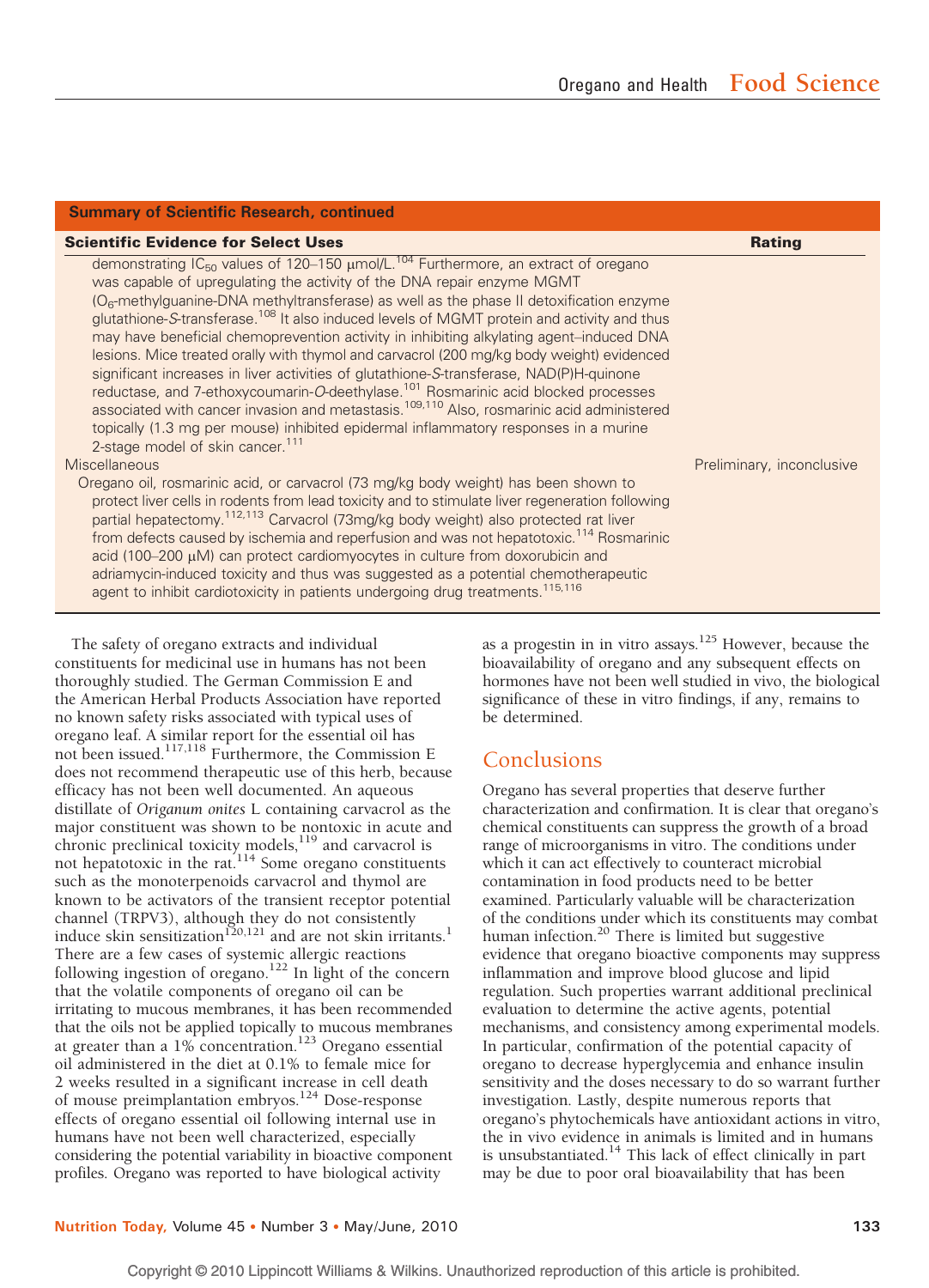observed. Thus, it will be of value to determine the specific oregano extracts, active constituents, effective doses, and conditions for which oregano may have measurable impact on markers of antioxidant status in humans after supplementation.<sup>14</sup>

Keith Singletary, PhD, is Professor Emeritus of Nutrition, Department of Food Science & Human Nutrition, University of Illinois, Urbana, Illinois. This study was supported by McCormick Science Institute. Correspondence: Keith Singletary, PhD, Department of Food Science and Human Nutrition, University of Illinois, Urbana, IL 61801 (kws@illinois.edu).

#### REFERENCES

- 1. Xu H, Delling M, Jun J, Clapham D. Oregano, thyme and clove-derived flavors and skin sensitizers activate specific TRP channels. *Nat Neurosci*. 2006;9:628–635.
- 2. Lee S, Buber M, Yang Q, et al. Thymol and related alkyl phenols activate the TRPA1 channel. Br J Pharmacol. 2008;153:1739-1749.
- 3. Arcila-Lozano C, Loarca-Pina G, Lecona-Uribe S, Gonzalez-deMejia E. Oregano: properties, composition and biological activity. Arch Latinoam Nutr. 2004;54:100-111.
- 4. The Columbia Encyclopedia. 6th ed. New York: Columbia University Press; 2007.
- 5. Shan B, Cai B, Sun M, Corke H. Antioxidant capacity of 26 spice extracts and characterization of their phenolic constituents. J Agric Food Chem. 2005;53:7749-7759.
- 6. Clark M. Wild herbs in the marketplace. In Kardulias P and Shutes M, (eds). Aegean Strategies: Studies of Culture and Environment on the European Fringe. Lanham, MD: Rowman and Littlefield Publishers; 1997:215-236.
- 7. Fleisher A, Sneer N. Oregano spices and Origanum chemotypes. J Sci Food Agric. 1982;33:441-446.
- 8. Hazzit M, Baaliouamer A, Faleiro L, Miguel M. Composition of the essential oils of Thymus and Origanum species from Algeria and their antioxidant and antimicrobial activities. J Agric Food Chem. 2006;54:6314-6321.
- 9. Figueredo F, Cabassu P, Chalchat J, Pasquier B. Studies of Mediterranean oregano populations VIII-chemical composition of essential oils of oregano of various origins. Flav Frag J. 2006;21:134-139.
- 10. Figueredo G, Cabassu P, Chalchat J, Pasquier B. Studies of Mediterranean oregano populations-V. Chemical composition of essential oils of oregano: Origanum syriacum L. var. siniacum (Boiss.) Ietswaart, O. syriacum L. var. syriacum (Bioss.) Ietswaart, and O. syriacum L. var. syriacum from Lebanon and Israel. Flav Frag J. 2004;20:164-168.
- 11. Dorman H, Bachmyer O, Kosar M, Hironen P. Antioxidant properties of aqueous extracts from selected Lamiaceae species grown in Turkey. J Agric Food Chem. 2004;52:762-770.
- 12. D'Antuono F, Galletti G, Bocchini P. Variability of essential oil content and composition of Origanum vulgare L. Populations from a North Mediterranean area (Liguria region, Northern Italy). Ann Botany. 2000;86:471-478.
- 13. Russo M, Galletti G, Bocchini P, Carnacini A. Essential oil composition of wild populations of Italian oregano spice (Origanum vulgare spp. Hirtum (Link) Ietswaart): a

preliminary evaluation of their use in chemotaxonomy by cluster analysis. 1. Influorescences. J Agric Food Chem. 1998;46:3741-3746.

- 14. Nurmi A, Mursu J, Nurmi T, et al. Consumption of juice fortified with oregano extract markedly increases excretion of phenolic acids but lacks short- and long-term effects on lipid peroxidation in healthy nonsmoking men. J Agric Food Chem. 2006;54:5790-5796.
- 15. Nurmi A, Nurmi T, Mursu T, Hiltunen R, Voutilainen S. Ingestion of oregano extract increases excretion of urinary phenolic metabolites in humans. J Agric Food Chem. 2006;54:6916-6923.
- 16. Kohlert C, Schindler G, Marz R, et al. Systemic availability and pharmacokinetics of thymol in humans. J Clin Pharmacol. 2002;42:731-737.
- 17. Baba S, Osakabe N, Natsume M, et al. Absorption, metabolism, degradation and urinary excretion of rosmarinic acid after intake of Perilla frutescens extract in humans. Eur J Nutr. 2005;44:1-9.
- 18. Baba S, Osakabe N, Matsume M, Terao J. Orally administered rosmarinic acid is present as the conjugated and/or methylated forms in plasma and is degraded and metabolized to conjugated forms of caffeic acid, ferulic acid, and m-coumaric acid. Life Sci.  $2004;75:165-178$ .
- 19. Konishi Y, Hitomi Y, Yoshida M, Yoshioka E. Pharmacokinetic study of caffeic and rosmarinic acids in rats after oral administration. J Agric Food Chem. 2005;53:4740-4746.
- 20. Kalemba D, Kunicka A. Antibacterial and antifungal properties of essential oils. Curr Med Chem. 2003;10:813-829.
- 21. Dorman H, Deans S. Antimicrobial agents from plants: antibacterial activity of plant volatile oils. J Appl Microbiol. 2000;88:308-316.
- 22. Aligiannis N, Kalpoutzakis E, Mitaku S, Chinou I. Composition and antimicrobial activity of the essential oils of two Origanum species. J Agric Food Chem. 2001;49:4168-4170.
- 23. Leeja L, Thoppil J. Antimicrobial activity of methanol extract of Origanum majorana L. (sweet marjoram). J Environ Biol. 2007;28:145-146.
- 24. Sokmen M, Serkedjieva J, Daferera D, et al. In vitro antioxidant, antimicrobial, antiviral activities of the essential oil and various extracts from herbal parts and callus cultures of Origanum acutidens. J Agric Food Chem. 2004;52:3309-3312.
- 25. Bozin B, Mimica-Dukic N, Simin N, Anackov G. Characterization of the volatile composition of essential oils of some Lamiaceae spices and the antimicrobial and antioxidant activities of the entire oils. J Agric Food Chem. 2006;54:1822-1828.
- 26. Elgayyar M, Draughon F, Golden D, Mount J. Antimicrobial activity of essential oils from plants against selected pathogenic and saprophytic microorganisms. J Food Prot. 2001;64:1019-1024.
- 27. Preuss H, Echard B, Enig M, Brool I, Elliott T. Minimum inhibitory concentrations of herbal essential oils and monolaurin for gram-positive and gram-negative bacteria. Mol Cell Biochem. 2005;272:29-34.
- 28. Manohar V, Ingram C, Gray J, et al. Antifungal activities of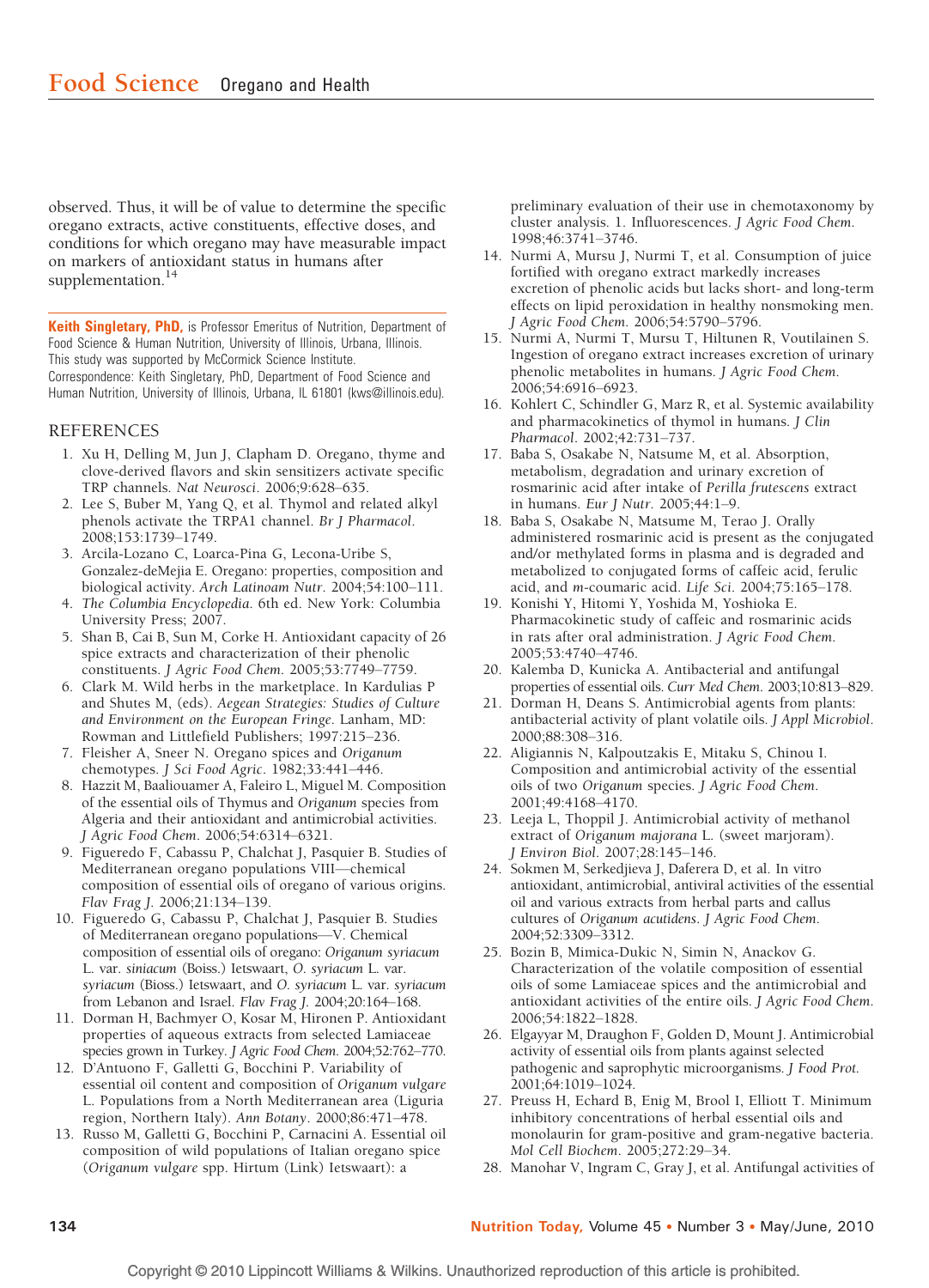Origanum oil against Candida albicans. Mol Cell Biochem. 2001;228:111-117.

- 29. Hammer K, Carson C, Riley T. Antimicrobial activity of essential oils and other plant extracts. J Appl Microbiol. 1999;86:985-990.
- 30. Lopez P, Sanchez C, Batile R, Nerin C. Development of flexible antimicrobial films using essential oils as active agents. J Agric Food Chem. 2007;55:8814-8824.
- 31. Busatta C, Vidal R, Popiolski A, et al. Application of Origanum majorana L. essential oil as an antimicrobial agent in sausage. Food Microbiol. 2008;25:207–211.
- 32. Juneja V, Thippareddi H, Friedman M. Control of Clostridium perfringens in cooked ground beef by carvacrol, cinnamaldehyde, thymol or oregano oil. J Food Prot. 2006;69:1546-1551.
- 33. Firouzi R, Shekarforoush S, Nazer A, Borumand Z, Jooyandeh A. Effects of essential oils of oregano and nutmeg on growth and survival of Yersinia enterocolitica and Listeria monocytogenes in barbequed chicken. J Food Prot. 2007;70:2626-2630.
- 34. Bampidis V, Christodoulou V, Florou-Paneri P, Christaki E. Effect of dried oregano leaves versus neomycin in treating newborn calves with colibacillosis. J Vet Med A Physiol Pathol Clin Med. 2006;53:154-156.
- 35. O'Mahony R, AlKhtheeri H, Weerasekera D, et al. Bactericidal and anti-adhesive properties of culinary and medicinal plants against Helicobacter pylori. World J Gastroenterol. 2005;11:7499-7507.
- 36. Santoro G, DasGracas-Cardoso M, Guimaraes L, et al. Effect of oregano (Origanum vulgare L.) and thyme (Thymus vulgaris L.) essential oils on Trypanosoma cruzi (protozoa: Kinetoplastida) growth and ultrastructure. Parasitol Res. 2007;100:783-790.
- 37. Ponce-Macotela M, Rufino-Gonzalez Y, Gonzalez-Maciel A, Reynoso-Robies R, Martinez-Gordillo M. Oregano (Lippia spp.) kills Giardia intestinalis trophozoites in vitro: antigiardiasic activity and ultrastructural damage. Parasitol Res. 2006;98:557-560.
- 38. Force M, Sparks W, Ronzio R. Inhibition of enteric parasites by emulsified oil of oregano in vivo. Phytother Res. 2000;14:213-214.
- 39. Periago P, Delgado B, Fernandez P, Palop A. Use of carvacrol and cymene to control growth and viability of Listeria monocytogenes cells and predictions of survivors using frequency distribution functions. J Food Prot. 2004;67:1408-1416.
- 40. Burt S, VanDerZee R, Koets A, et al. Carvacrol induces heat shock protein 60 and inhibits synthesis of flagellin in Escherichia coli O157:H7. Appl Environ Microbiol. 2007;73:4484-4490.
- 41. Castillo M, Martin-Orue S, Roca M, et al. The response of gastrointestinal microbiota to avilamycin, butyrate and plant extracts in early-weaned pigs. J Anim Sci. 2006;84:2725-2734.
- 42. Veldhuizen E, Tjeerdsma-VanBokhoven J, Zweijtzer C, Burt S, Haagsman H. Structural requirements for the antimicrobial activity of carvacrol. J Agric Food Chem. 2006;54:1874-1879.
- 43. Cristani M, D'Arrigo M, Mandalari G, et al. Interaction of four monoterpenes contained in essential oils with

model membranes: implications for antibacterial activity. J Agric Food Chem. 2007;55:6300-6308.

- 44. VanDyke T, Braswell L, Offenbacher S. Inhibition of gingivitis by topical application of ebselen and rosmarinic acid. Agents Actions. 1986;19:376-377.
- 45. Kristinsson K, Magnusdottir A, Petersen H, Hermansson A. Effective treatment of experimental acute otitis media by application of volatile fluids into the ear canal. J Infect Dis. 2005;191:1876-1880.
- 46. Didry N, Dubreuil L, Pinkas M. Activity of thymol, carvacrol, cinnamaldehyde and eugenol on oral bacteria. Pharm Acta Helv. 1994;69:25-28.
- 47. Osawa K, Matsumoto T, Maruyama T, Takiguchi T, Okuda K, Takazoe I. Studies of the antibacterial activity of plant extracts and their constituents against periodontopathic bacteria. Bull Tokyo Dent Coll. 1990;31:17-21.
- 48. Swarup V, Ghosh J, Ghosh S, Saxena A, Basu A. Antiviral and anti-inflammatory effects of rosmarinic acid in an experimental model of Japanese encephalitis. Antimicrob Agents Chemother. 2007;51:3367-3370.
- 49. Hooker C, Lott W, Harrich D. Inhibitors of human immunodeficiency virus type 1 reverse transcriptase target distinct phases of early reverse transcription. J Virol. 2001;75:3095-3104.
- 50. Braga P, DalSasso M, Culici M, Bianchi T, Bordoni L, Marabini L. Anti-inflammatory activity of thymol: inhibitory effect on the release of human neutrophil elastase. Pharmacol. 2006;77:130-136.
- 51. Melzig M, Henke K. Inhibition of thrombin activity by selected natural products in comparison to neutrophil elastase. Planta Med. 2005;71:787-789.
- 52. Demrci F, Paper D, Franz G, Baser K. Investigation of the Origanum onites L. essential oil using the chorioallantoic membrane (CAM) assay. J Agric Food Chem. 2004:52:251-254.
- 53. Hur Y, Yun Y, Won J. Rosmarinic acid induces p56Lck-dependent apoptosis in Jurkat and peripheral T cells via mitochondrial pathway independent from Fas/Fas ligand interaction. J Immunol. 2004;172:79-87.
- 54. Ahn S, Oh W, Kim B, et al. Inhibitory effects of rosmarinic acid on Lck SH2 domain binding to a synthetic phosphopeptide. Planta Med. 2003;69:642-646.
- 55. Dunbar E, Olgun E, Isiksoy S, Kurkcuglu M, Baser K, Bal C. The effects of intra-rectal and intra-peritoneal applications of Origanum onites L. essential oil on 2,4,6-trinitrobenzene sulfonic acid-induced colitis in the rat. Exp Toxicol Pathol. 2008;59:399-408.
- 56. Bukovska A, Cikos S, Juhas S, Ilkova G, Rehak P, Koppel J. Effects of a combination of thyme and oregano essential oils on TNBS-induced colitis in mice. Med Inflamm. 2007. Article 23296.
- 57. Osakabe N, Yasuda A, Natsume M, et al. Rosmarinic acid, a major polyphenolic component of Perilla frutescens, reduces lipopolysaccharide (LPS)–induced liver injury in D-galactosamine (D-GalN)-sensitized mice. Free Radic Biol Med. 2002;33:798-806.
- 58. Youn J, Lee K, Won J, et al. Beneficial effects of rosmarinic acid on suppression of collagen-induced arthritis. J Rheumatol. 2003;30:1203-1207.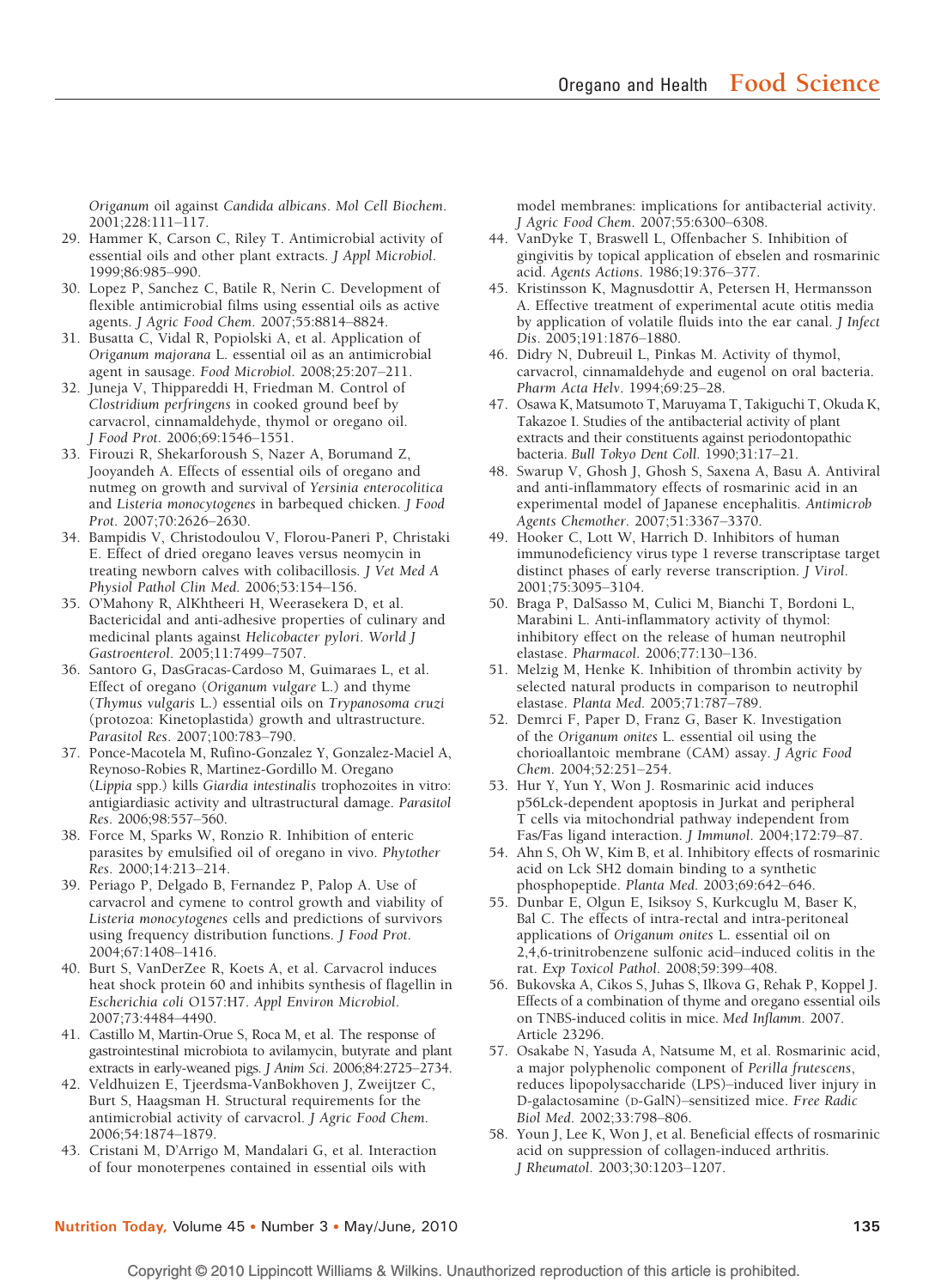- 59. Sanbongi C, Takano H, Osakabe N, et al. Rosmarinic acid in perilla extract inhibits allergic inflammation induced by mite allergen in a mouse model. Clin Exp Allergy. 2004;34:971-977.
- 60. Osakabe N, Takano H, Sanbongi C, et al. Anti-inflammatory and anti-allergic effect of rosmarinic acid, inhibition of seasonal allergic rhinoconjunctivitis and its mechanism. Biofactors. 2004;21:127-131.
- 61. Kang M, Yun S, Won J. Rosmarinic acid inhibits Ca2<sup>+</sup> -dependent pathways of T-cell antigen receptor–mediated signaling by inhibiting the PLC-gamma 1 and Itk activity. Blood. 2003;101:3534-3542.
- 62. Won J, Hur Y, Hur E, et al. Rosmarinic acid inhibits TCR-induced T cell activation and proliferation in an Lck-dependent manner. Eur J Immunol. 2003;33:870-879.
- 63. Hur Y, Suh C, Kim S, Won J. Rosmarinic acid induces apoptosis of activated T cells from rheumatoid arthritis patients via mitochondrial pathway. J Clin Immunol. 2007;27:36–45.
- 64. Aherne S, Kerry J, O'Brien N. Effects of plant extracts on antioxidant status and oxidant-induced stress in Caco-2 cells. Br J Nutr. 2007;97:321-328.
- 65. Dragland S, Senoo H, Wake K, Holte K, Blomhoff R. Several culinary and medicinal herbs are important sources of dietary antioxidants. J Nutr. 2003;133:1286-1290.
- 66. Zheng W, Wang S. Antioxidant activity and phenolic compounds in selected herbs. J Agric Food Chem. 2001;49:5165-5170.
- 67. Tsai P, Tsai T, Yu C, Ho S. Evaluation of NO-suppressing activity of several Mediterranean culinary spices. Food Chem Toxicol. 2007;45:440-447.
- 68. Karioti A, Vrahimi-Hadjilouca T, Droushiotis D, Rancic A, Hadjipavlou-Litina D, Skaltsa H. Analysis of the essential oils of Origanum dubium growing wild in Cyprus: investigation of its antioxidant capacity and antimicrobial activity. Planta Med. 2006;72:1330-1334.
- 69. Kivilompolo M, Hyotylainen T. Comprehensive two-dimensional liquid chromatography in analysis of Lamiaceae herbs: characterization and quantification of antioxidant phenolic acids. J Chromatogr A. 2007;1145:155-164.
- 70. Foti M, Ingold K. Mechanisms of inhibition of lipid peroxidation by  $\gamma$ -terpinene, and unusual and potentially useful hydrocarbon antioxidant. J Agric Food Chem. 2003;51:2758-2765.
- 71. Milde J, Elstner E, Grasman J. Synergistic inhibition of low-density lipoprotein oxidation by rutin, y-terpinene, and ascorbic acid. Phytomed.  $2004;11:105-113$ .
- 72. Grassman J. Terpenoids as plant antioxidants. Vitam Horm. 2005;72:505-535.
- 73. Heo H, Cho H, Hong B, et al. Ursolic acid of Origanum majorana L. reduces Abeta-induced oxidative injury. Mol Cells. 2002;13:5-11.
- 74. Gal S, Lichtenberg D, Bor A, Pinchuk I. Copper-induced proxidation of phosphatidylserine-containing liposomes is inhibited by nanomolar concentrations of specific antioxidants. Chem Phys Lipids. 2007;150:186-203.
- 75. Soobrattee M, Neergheen V, Luximon-Ramma A, Arouma O, Bahorun T. Phenolics as potential antioxidant therapeutic agents: mechanisms and actions. Mutat Res. 2005;579:200-213.
- 76. Qiao S, Li W, Tsubouchi R, et al. Rosmarinic acid inhibits the formation of reactive oxygen and nitrogen species in RAW264.7 macrophages. Free Radic Res. 2005;39:995-1003.
- 77. Braga P, DalSasso M, Culici M, Galastri L, Marceca M, Guffanti E. Antioxidant potential of thymol determined by chemiluminescence inhibition in human neutrophils and cell-free systems. Pharmacol. 2006;76:61-68.
- 78. Lagouri V, Boskou D. Nutrient antioxidants in oregano. Int J Food Sci Nutr. 1996;47:493-497.
- 79. Youdim K, Deans S. Effect of thyme oil and thymol dietary supplementation on the antioxidant status and fatty acid composition of the aging rat brain. Br J Nutr.  $2000;83:87-93$ .
- 80. Botsoglou N, Taitzoglou I, Botsoglou E, Lavrentiadou S, Kokoli A, Roubies N. Effect of long term dietary administration of oregano on the alleviation of carbon tetrachloride-induced oxidative stress in rats. J Agric Food Chem. 2008;56:6287-6293.
- 81. Makino T, Ono T, Liu N, Nakamura T, Muso E, Honda G. Suppressive effects of rosmarinic acid on mesangioproliferative glomerulonephritis in rats. Nephron. 2002;92:898-904.
- 82. Fukumoto S, Sawasaki E, Okuyama S, Miyaki Y, Yokogoshi H. Flavor compounds of monoterpenes in citrus essential oils enhance the release of monoamines from rat brain slices. Nutr Neurosci. 2006;9:73-80.
- 83. Zibrowski E, Hoh T, Vanderwolf C. Fast wave activity in the rat rhinencephalon: elicitation by the odors of phytochemicals, organic solvents and a rodent predator. Brain Res. 1998;800:207-215.
- 84. Huang M, Wu S, Shen A. Stimulatory actions of thymol, a natural product, on  $Ca(2+)$ -activated  $K(+)$  current in pituitary GH(3) cells. Plant Med. 2005;71:1093-1098.
- 85. Priestley C, Williamson E, Wafford K, Sattelle D. Thymol, a constituent of thyme essential oil, is a positive allosteric modulator of human GABAA receptors and a homo-oligomeric GABA receptor from Drosophila melanogaster. Br J Pharmacol. 2003;140:1363-1372.
- 86. Takeda H, Tsuji M, Matsumiya T, Kubo M. identification of rosmarinic acid as a novel antidepressive substance in the leaves of Perilla frutescens Britton var. acuta Kudo (Perillae herba). Nihon Shin Seish Yakurig Zasshi. 2002;22:15-22.
- 87. Takeda H, Tsuji M, Miyamoto J, Matsumiya T. Rosmarinic acid and caffeic acid reduce the defensive freezing behavior of mice exposed to conditioned fear stress. Psychopharmacology. 2002;164:233-235.
- 88. Takeda H, Tsuji M, Inazu M, Egashira T, Matsumiya T. Rosmarinic acid and caffeic acid produce anti-depressivelike effect in the forced swimming test in mice. Eur J Pharmacol. 2002;449:261-267.
- 89. Kwon Y, Vattem D, Shetty K. Evaluation of clonal herbs of Lamiaceae species for management of diabetes and hypertension. Asia Pac J Clin Nutr.  $2006;15:107-118$ .
- 90. McCue P Shetty K. Inhibitory effects of rosmarinic acid on porcine pancreatic amylase in vitro. Asia Pac J Clin Nutr. 2004;13:101-106.
- 91. Lemhadri A, Zeggwagh N, Maghram M, Jouadi H, Eddouks M. Anti-hyperglycemic activity of the aqueous extracts of Origanum vulgare growing wild in Tafilet region. J Ethnopharmacol. 2004;92:251-256.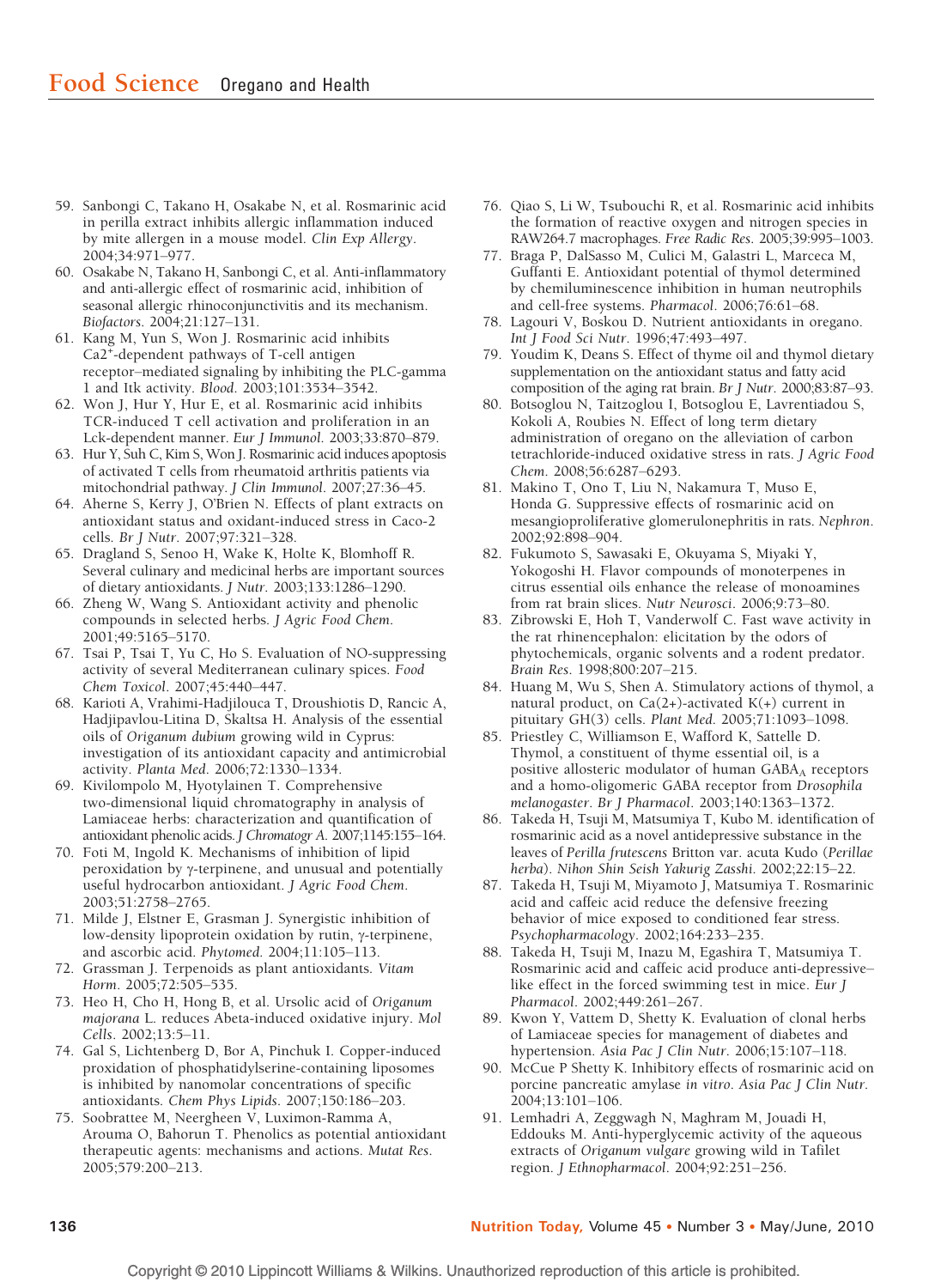- 92. Talpur N, Echard B, Ingram C, Bagchi D, Preuss H. Effects of a novel formulation of essential oils on glucose-insulin metabolism in diabetic and hypertensive rats: a pilot study. *Diabetes Obes Metab.* 2005;7:193–199.
- 93. Lermioglu F, Bagci S, Onderoglu S, Ortac R, Tugrul L. Evaluation of the long-term effects of oleum origami on the toxicity induced by administration of streptozotocin in rats. J Pharm Pharmacol. 1997;49:1157-1161.
- 94. Aydin Y, Kutlay O, Ari S, Duman S, Uzuner K, Aydin S. Hypotensive effects of carvacrol on the blood pressure of normotensive rats. Planta Med. 2007;73:1365–1371.
- 95. Case G, He H, Elson C. Induction of geranyl pyrophosphate pyrophosphatase activity by cholesterol-suppressive isoprenoids. Lipids. 1995;30:357-359.
- 96. Yazdanparast R, Shahriyary L. Comparative effects of Artemisia dracunculus, Satureja hortensis and Origanum majorana on inhibition of blood platelet adhesion, aggregation and secretion. Vascul Pharmacol. 2008;48:32-37.
- 97. Takahashi Y, Inaba N, Kuwahara S, Kuki W. Effects of  $\gamma$ -terpinene on lipid concentrations in serum using Triton WR1339-treated rats. Biosci Biotechnol Biochem. 2003;67:2448-2450.
- 98. Rao B, Shanbhoge R, Upadhya D, et al. Antioxidant, anticlastogenic and radioprotective effect of Coleus aromaticus on Chinese hamster fibroblast cells (V79) exposed to gamma radiation. Mutagenesis. 2006;21:237-242.
- 99. Bakkali F, Averbeck S, Averbeck D, Zhiri A, Baudoux D, Idaomar M. Antigenotoxic effects of three essential oils in diploid yeast (S. cerevisiae) after treatments with UV radiation, 8-MPO plus UVA, and MMS. Mutat Res. 2006;606:27-38.
- 100. Zeytinoglu H, Incesu Z, Baser K. Inhibition of DNA synthesis by carvacrol in mouse myoblast cells bearing a human N-Ras oncogene. Phytomedicine. 2003;10:292-299.
- 101. Sasaki K, Wada K, Tanaka Y, Yoshimura T, Matuoka K, Anno T. Thyme leaves and its constituents increase the activities of xenobiotic-metabolizing enzymes in mouse liver. J Med Food. 2005;8:184-189.
- 102. Slamenova D, Horvathova E, Sramkova M, Marcalkova L. DNA-protective effects of two components of essential plant oils carvacrol and thymol on mammalian cells cultured in vitro. Neoplasma. 2007;54:108-112.
- 103. Aydin S, Basaran A, Basaran N. The effects of thyme volatiles on the induction of DNA damage by the heterocyclic amine IQ and mitomycin C. Mutat Res. 2005;581:43-53.
- 104. He L, Hadisusilo S, Qureshi A, Elson C. Isoprenoids suppress the growth of murine B16 melanomas in vitro and in vivo. J Nutr. 1997;127:668-674.
- 105. Mezzoug N, Elhadri A, Dallouh A, et al. Investigation of the mutagenic and antimutagenic effects of Origanum compactum essential oil and some of its constituents. Mutat Res. 2007;629:100-110.
- 106. Renzulli C, Galvano F, Peirdomenico L, Speroni E, Guerra M. Effects of rosmarinic acid against aflatoxin B1 and ochratoxin A-induced cell damage in a human hepatoma cell line (HepG2). J Appl Toxicol. 2004;24:289-296.
- 107. Karkabounas S, Kostoula O, Daskalou T, et al. Anticarcinogenesis and antiplatelet effects of carvacrol. Exp Oncol. 2006;28:121-125.
- 108. Niture S, Rao V, Srivenugopal K. Chemopreventive strategies targeting the MGMT repair protein: augmented expression in human lymphocytes and tumor cells by ethanolic and aqueous extracts of several Indian medicinal plants. Int J Oncol. 2006;29:1269-1278.
- 109. Huang S, Zheng R. Rosmarinic acid inhibits angiogenesis and its mechanism of action in vitro. Cancer Lett. 2006;239:271-280.
- 110. Jankun J, Selman S, Aniola J, Skrzypczak, Jankun E. Nutraceutical inhibitors of urokinase: potential applications in prostate cancer prevention and treatment. Oncol Rep. 2006;16:341-346.
- 111. Osakabe N, Yasuda N, Natsume M, Yoshikawa T. Rosmarinic acid inhibits epidermal inflammatory responses: anticarcinogenic effect of Perilla frutescens extract in the murine two-stage skin model. Carcinogenesis. 2004;25:549-557.
- 112. Uyanoglu M, Canbek M, Aral E, Husnu K. Effects of carvacrol upon the liver of rats undergoing partial hepatectomy. Phytomedicine. 2008;15:226-229.
- 113. El-Ashmawy I, El-Nahas A, Salama O. Protective effect of volatile oil, alcoholic and aqueous extracts of Origanum majorana on lead acetate toxicity in mice. Basic Clin Pharmacol Toxicol. 2005;97:238-243.
- 114. Canbek M, Uyanoglu M, Bayramoglu G, et al. Effects of carvacrol on defects of ischemia-reperfusion in the rat liver. Phytomedicine. 2008;15:447-452.
- 115. Kim D, Kim H, Woo E, Hong S, Chae H, Chae S. Inhibitory effects of rosmarinic acid on adriamycin-induced apoptosis in H9c2 cardiac muscle cells by inhibiting reactive oxygen species and the activation of c-Jun N-terminal kinase and extracellular signal-regulated kinase. Biochem Pharmacol. 2005;70:1066-1078.
- 116. Chlopcikova S, Psotova J, Miketova P, Sousek J, Lichnovsky V, Simanek V. Chemoprotective effect of plant phenolics against anthracycline-induced toxicity on rat cardiomyocytes. Part II: caffeic, chlorogenic and rosmarinic acids. Phytother Res. 2004;18:408-413.
- 117. Blumenthal M, Busse W, Goldberg A, et al, eds. The Complete German Commission E Monographs: Therapeutic Guide to Herbal Medicines. Boston, MA: Integrative Medicines Communications; 1998.
- 118. McGuffin M, Hobbs C, Upton R, Goldberg A, eds. American Herbal Products Association's Botanical Safety Handbook. Boca Raton, FL: CRC Press; 1997.
- 119. Aydin S, Ozturk Y, Baser K. Acute lethal toxicity and effects of volatile and nonvolatile fractions of Origanum onites L. on barbiturate sleeping time. Presented at the 10th Symposium on Plant Drugs; 1993; Izmir, Turkey.
- 120. Vogt-Eisele A, Weber K, Sherkheli M, et al. Monoterpenoid agonists of TRPV3. Br J Pharmacol. 2007;151:530-540.
- 121. Anderson A. Final report on the safety assessment of sodium p-chloro-m-cresol, chlorothymol, mixed cresols, m-cresol, p-cresol, isopropyl cresols, thymol, p-cymene-5-ol, and carvacrol. Int J Toxicol. 2006;25:29-127.
- 122. Benito M, Jorro G, Morales C, Pelaez A, Fernandez A.

### Nutrition Today, Volume 45 • Number 3 • May/June, 2010 137